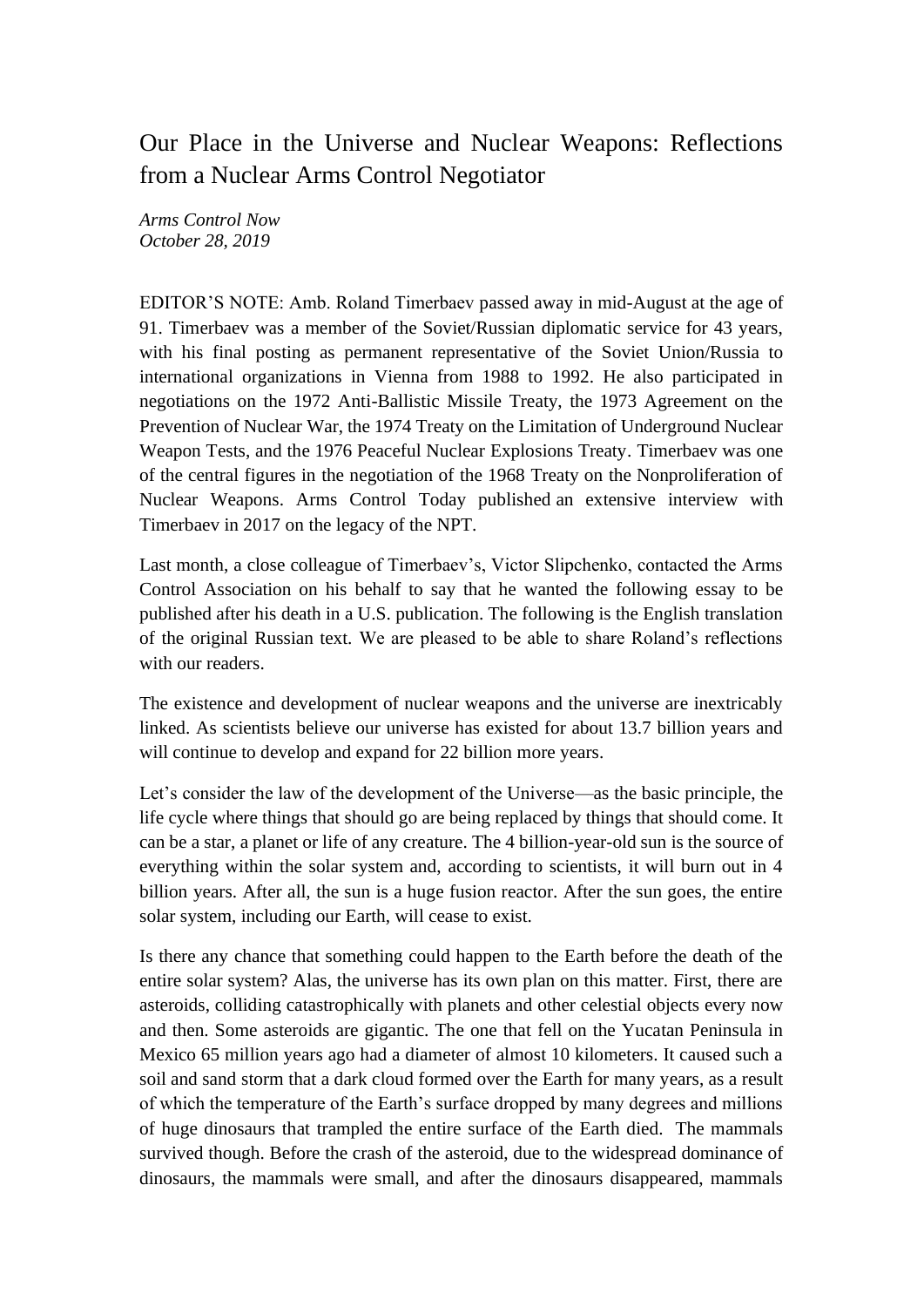began to develop rapidly, and as a result, a mammal like a modern human being appeared. That is how the development of the universe happens!

At the beginning of our century, in 2004, astronomers discovered a huge asteroid with a diameter of several hundred meters, which could approach the Earth or even collide with it in the 2020s. A few countries, including Russia, started a hectic search trying to find a solution on how to avoid a collision with the asteroid, named Apophis after the ancient Egyptian god of darkness and evil. The idea of deflecting the asteroid's orbit with the help of nuclear explosion was considered as the best solution. Some additional calculations by astronomers have shown that this asteroid might approach the Earth many decades later. But it goes without saying that it does not exclude the possibility of other dangerous asteroids approaching the Earth.

Besides asteroids, volcanoes are another danger to life on Earth. The center of our planet is filled with magma which breaks out to the surface of our planet every once in a while. Thus, the powerful eruption of the Tambora volcano in Indonesia in 1815 led to the deaths of over 70,000 people. There is a common version in the scientific circles that the intensification of volcanic activity can be explained by the fact that about 300 million years ago all the main continents joined together into one single continent, Pangea, and this led to the Permian-Triassic extinction, the largest of all that the Earth knew (90 percent of marine organisms and 70 percent of terrestrial species died). As a result, even today our Siberia, which was affected by this tectonic phenomenon, remains a poorly developed territory.

The invention of nuclear weapons on Earth might have its reasons as a part of the development of the universe. We might be wrong calling it a "weapon." After all, a weapon is a tool or mechanism created in order to win a war or defend itself against an adversary, and a nuclear "weapon" puts us in a position where we can't win. Think bigger—a nuclear explosive is intended to destroy any obsolete or outdated living things and to enable the emergence of new ones that can ensure the further development of an element or the universe as a whole.

We are told that atomic weapons were invented during the Second World War to ensure victory over the enemy but are now capable of destroying the world. However, all people are part of the universe, and the possibility of creating this "weapon" is inherent in the universe itself. If there had been no uranium or other substance on Earth to produce a nuclear explosion, no weapons of such power could have appeared.

All people on Earth are undoubtedly an integral part of the universe. The approach of World War II in the late 1930s and early 1940s prompted talented physicists and designers of the world to search for what is already inherent in nature, in the universe. All these people (Robert Oppenheimer, Enrico Fermi, Edward Teller, Niels Bor, Stanislaw Ulam, Igor Kurchatov, Yuli Khariton, Andrei Sakharov, and others), being part of the Universe, took advantage of what could be found on our own Earth and throughout the universe, and created nuclear weapons.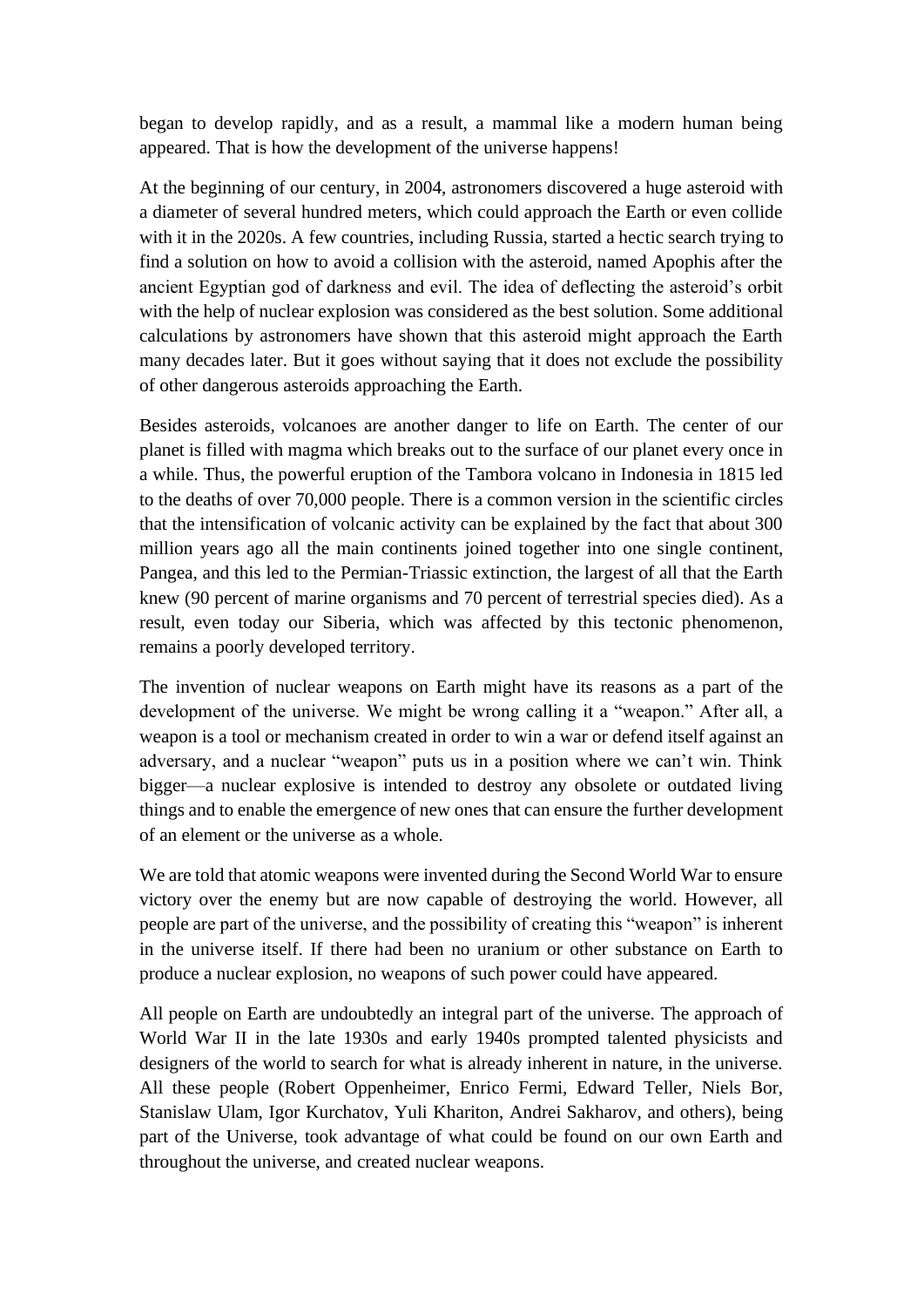An atomic explosion involving even a lowe-yield "tactical" nuclear device can lead to an uncontrollable nuclear escalation that would inevitably cause a worldwide nuclear catastrophe, which will lead to the extinction of present life on Earth. Indeed, a number of nuclear powers, have at their disposal a system for automatic launch of missiles with nuclear warheads (in Russia, it is the "Perimeter" or "Dead Hand."). Apparently, this power to launch was delegated by their military to those leaders of the nuclear powers who have a "nuclear button," in case the country's leadership is deprived of action in an emergency.

We must not forget that according to scientists, there have been at least 20 other species of human beings before homo sapiens appeared. All of them were less adapted for life on Earth than a modern man, and they all became extinct. However, the present-day human race also has serious shortcomings that impede our further development. The main one is that we never can get enough. This shortcoming makes a person constantly want more than is necessary for a normal existence. This is what leads to hostility, conflicts, and wars. And it's getting worse and worse. The 20th century was probably the most warlike century in the history of humankind, which led to the deaths of tens and even hundreds of millions of people. We stepped into the current century with wars too.

We shouldn't forget that those who created the initial atomic bomb were opposed to the development of a hydrogen bomb, which would be hundreds of times more powerful than uranium and plutonium bombs. In 1949, the General Advisory Committee of the United States Atomic Energy Commission, chaired by Robert J. Oppenheimer, unanimously rejected the hydrogen bomb program, but it was nevertheless approved by President Harry Truman.

Today, nine states possess nuclear weapons, despite the fact that the nuclear Nonproliferation Treaty entered into force in 1970. Without the treaty, there would have been 20-25 such states. Yet, some countries have not yet given up their secret ideas of creating their own Doomsday weapons.

Of course, it would be unfair not to mention that some states (primarily the Soviet Union/Russia and the United States) made certain efforts to reduce their exorbitant nuclear arsenals, which was prompted by awareness of the global danger of using nuclear weapons during the Caribbean crisis of October 1962 (known as Cuban Missile Crisis in Western countries).

Back in the day, in 1963, negotiations on the ceasing of nuclear testing began. The negotiations then started covering the issue of limiting and reducing nuclear weapons as well. As a result, at the beginning of this century, Russia and the United States have almost six times fewer nuclear weapons than they did at the peak of the Cold War, about 7,000-8,000 warheads for each of the parties. In 2010, the last strategic nuclear arms reduction treaty was concluded, which expires in 2021. It has not yet been extended,